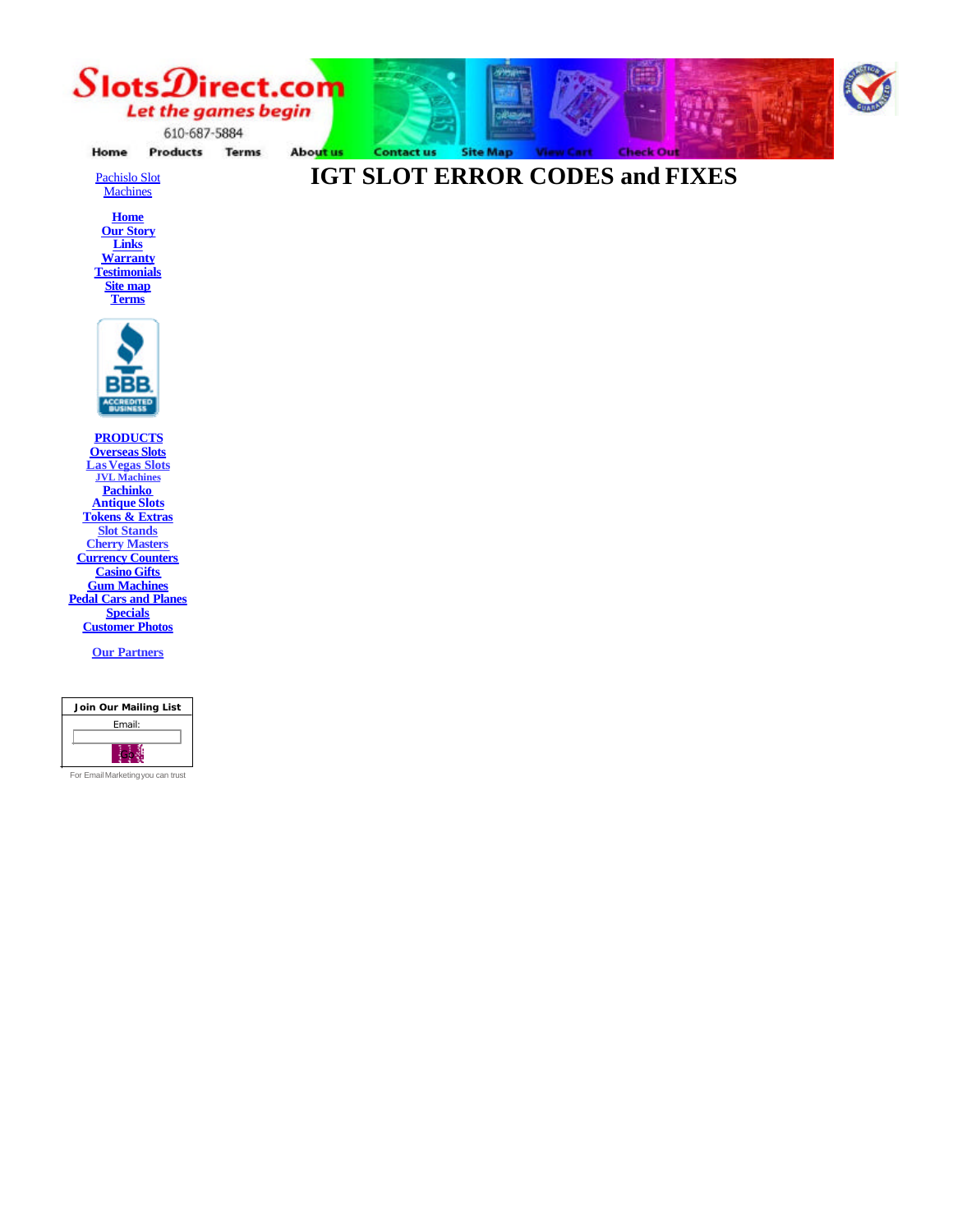| <b>CONTACT US</b><br><b>LATEST NEWS</b>                                                                                                                                     | <b>Error</b><br>Code | <b>Error Description</b>                                                             | Most Common Repair (if these do not<br>work, contact us)                                                                                                                                                                                                                                                                                                                                                                                 |
|-----------------------------------------------------------------------------------------------------------------------------------------------------------------------------|----------------------|--------------------------------------------------------------------------------------|------------------------------------------------------------------------------------------------------------------------------------------------------------------------------------------------------------------------------------------------------------------------------------------------------------------------------------------------------------------------------------------------------------------------------------------|
| Click for Service &<br><b>Support</b><br>credit card                                                                                                                        | 12                   | <b>Battery Voltage has</b><br>dropped below 2.9 V                                    | Turn power off - Turn power on                                                                                                                                                                                                                                                                                                                                                                                                           |
|                                                                                                                                                                             |                      | <b>Replace ASAP due to</b><br>possible RAM (memory)<br>corruption.                   | Open / close door to clear                                                                                                                                                                                                                                                                                                                                                                                                               |
|                                                                                                                                                                             |                      |                                                                                      | Replace 3.6 V Lithium battery on CPU board                                                                                                                                                                                                                                                                                                                                                                                               |
|                                                                                                                                                                             | 21                   | <b>Coin In Error</b>                                                                 | Verify that comparitor is seated in all four acceptor clips                                                                                                                                                                                                                                                                                                                                                                              |
|                                                                                                                                                                             |                      |                                                                                      | Verify that acceptor does not have coin(s) jammed                                                                                                                                                                                                                                                                                                                                                                                        |
|                                                                                                                                                                             |                      |                                                                                      | Verify that the coin optics is not blocked (below comparitor)                                                                                                                                                                                                                                                                                                                                                                            |
| <b>View Cart</b>                                                                                                                                                            |                      |                                                                                      | Ensure toggle power switch in activated (if installed)                                                                                                                                                                                                                                                                                                                                                                                   |
| <b>EB 9000</b>                                                                                                                                                              |                      | <b>Coin Out Tilt (Hopper)</b>                                                        | Check for and clear any jammed coins in the coin out channel.                                                                                                                                                                                                                                                                                                                                                                            |
| <b>Money Counter</b>                                                                                                                                                        | 3100                 |                                                                                      | Verify that coins are not jammed behind hopper knife                                                                                                                                                                                                                                                                                                                                                                                     |
|                                                                                                                                                                             |                      |                                                                                      | Check the coin out optic sensor for blockage or dirty surface                                                                                                                                                                                                                                                                                                                                                                            |
|                                                                                                                                                                             |                      |                                                                                      | Replace hopper coin out optic                                                                                                                                                                                                                                                                                                                                                                                                            |
| <b>Great Price:</b><br><b>Was \$375</b><br><b>NOW \$199</b><br><b>Special Sale Price</b><br><b>BUY</b><br><b>View Cart</b><br>Ships in 48 Hours of<br>order receipt or less | 3200                 | <b>Extra Coin Out (Hopper)</b>                                                       | Verify that the hopper motor brake functions                                                                                                                                                                                                                                                                                                                                                                                             |
|                                                                                                                                                                             |                      |                                                                                      | Check the coin wiper/ knife for jams - Adjust if necessary                                                                                                                                                                                                                                                                                                                                                                               |
|                                                                                                                                                                             | 3300                 | <b>Hopper Empty</b>                                                                  | This is the most common error that new slot machine owners<br>will have because the cash out button was pushed and the<br>number of coins in the hopper is less than the total credits to be<br>paid out. Open the main door and check the hopper for coin<br>level (your hopper will not dispense all of the coins), refill and<br>close the main door. You may have to do this several times for<br>all of the credits to be paid out. |
| <b>Great Gift Idea</b><br><b>SLOT</b><br><b>MACHINES</b><br>America's<br>Fouarite<br>Gaming<br>Dautce                                                                       | 41                   | Reel #1 Tilt                                                                         |                                                                                                                                                                                                                                                                                                                                                                                                                                          |
|                                                                                                                                                                             | 42                   | Reel #2 Tilt                                                                         | Designated reel is misaligned or malfunctioning.                                                                                                                                                                                                                                                                                                                                                                                         |
|                                                                                                                                                                             | 43                   | Reel #3 Tilt                                                                         | Verify reel is not unplugged.<br>Switch connectors from one reel to another, determine if error<br>follows change of connectors. Try replacing reel assembly or<br>optics if error stays with bad reel.<br>Clear Ram                                                                                                                                                                                                                     |
|                                                                                                                                                                             | 44                   | Reel #4 Tilt                                                                         |                                                                                                                                                                                                                                                                                                                                                                                                                                          |
|                                                                                                                                                                             | 45                   | Reel #5 Tilt                                                                         |                                                                                                                                                                                                                                                                                                                                                                                                                                          |
| <b>History of Slot</b><br><b>Machines, beautiful</b><br>11x14 glossy illustrated<br>265 page book, full of                                                                  | 49                   | <b>Reel Mechanism</b><br><b>Disconnected</b>                                         | Verify reels are not unplugged                                                                                                                                                                                                                                                                                                                                                                                                           |
| <b>pictures</b><br>only \$35.99<br>A must for anyone who<br>loves slot machines<br><b>Learn More</b>                                                                        |                      | in the "Most Common Repair" column which matches the error code on the door display. | During the process of clearing error codes, you may encounter multiple 6x series errors. Just follow the information below                                                                                                                                                                                                                                                                                                               |

÷